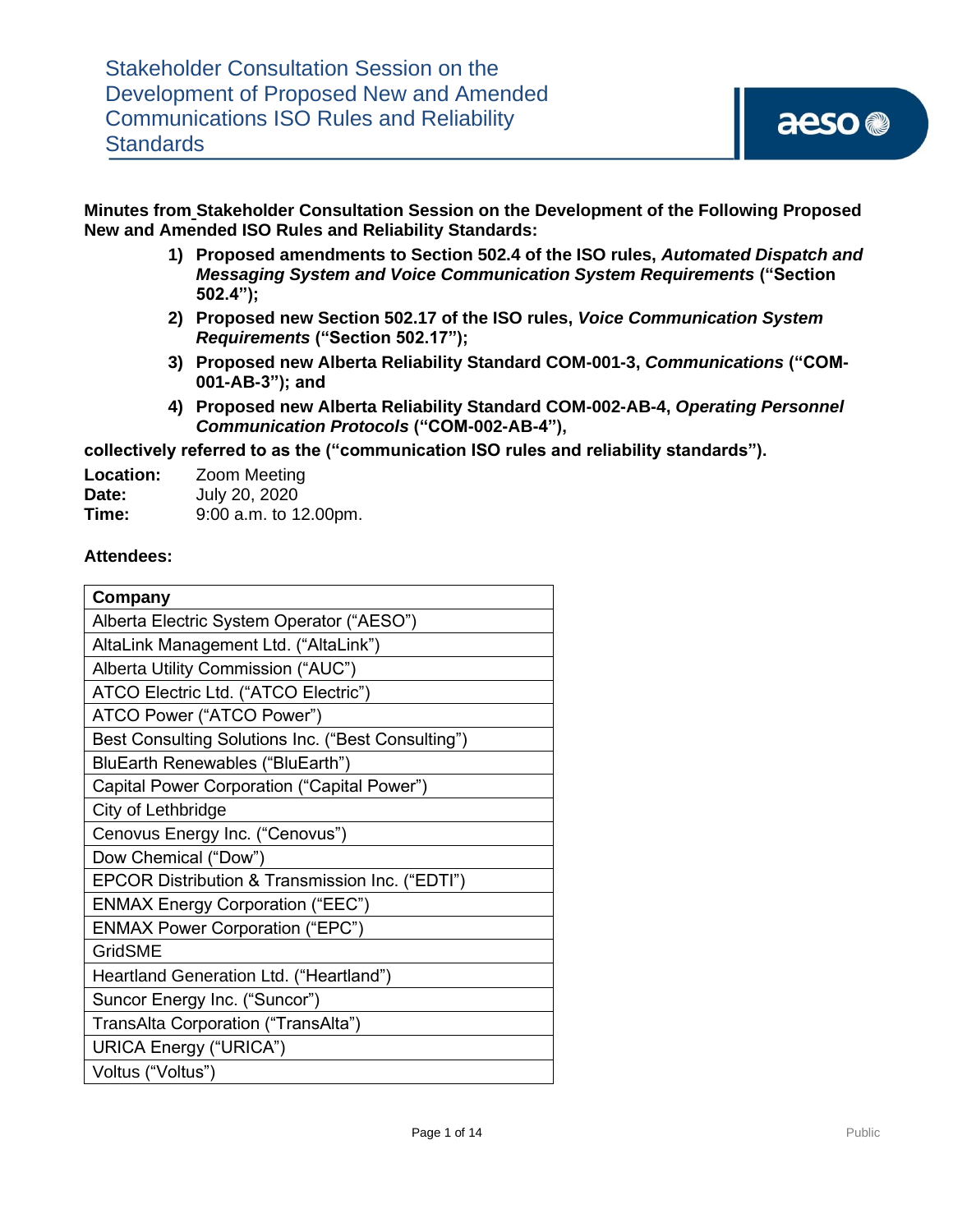#### **Introduction and Session Overview**

- ⚫ The AESO welcomed stakeholders to the session and advised everyone that: the session is being recorded and that the positions and comments raised are not binding; personal information is collected in accordance with the *Freedom of Information and Protection of Privacy Act*; and minutes will be available on the AESO website for review.
- ⚫ The AESO advised the attendees on the COVID-19 updates, reviewed the purpose of the meeting and the agenda, reviewed its Stakeholder Engagement Framework, engagement principles and reviewed its expectations for stakeholder participation and guidelines.
- The AESO also reviewed its process for meeting minute development and provided information about how to use ZOOM.
- ⚫ All AESO staff introduced themselves.

#### **Rule Development Consultation Process Overview and Status Update**

- The AESO presented an overview of the ISO rule development process and the reliability standard process as it pertains to the development of proposed new and amended Communications ISO Rules and Reliability Standards, noting that the AUC Rule 017, *Procedures and Process for Development of ISO Rules and Filing of ISO Rules with the Alberta Utilities Commission* ("AUC Rule 017"), which came into effect August 2018, applies to all ISO rules that are in development.
- The AESO stated that the development of the proposed new Section 502.17 had started prior to AUC Rule 017 coming into effect and that the AESO had held working group meetings with industry stakeholders at the time. The AESO mentioned that the minutes of the working group meetings were posted on the AESO website.
- The AESO advised that NERC COM-001 and Section 502.17 was decoupled COM 001 AB 3 was presented at ARCDG in December 2019 and the AESO received some initial feedback that will be addressed at this session.
- Proposed new Section 502.17 was revised to take into account stakeholder feedback received through the 2019 consultation activities, including removal of NERC COM 001 provisions. This will be discussed at this session.

### **Overview of the AESO's Current Proposed Approach to the Development of revised Proposed New COM-002-AB-4**

- ⚫ The AESO advised that proposed new COM-002-AB-4, remains the same as when the consultation was completed in April 2019. The AESO stated that it does not plan to consult further on this standard.
- The AESO advised that proposed amended Section 502.4 of the ISO rules, was further revised to only address the automated dispatch and messaging system ("ADaMS"), remove all references to voice communications and include those references in proposed new Section 502.17.
- ⚫ The AESO stated that content related to proposed new COM-001-AB-3 was removed from proposed new Section 502.17 and the reliability standard was presented at the AESO Reliability Committee Discussion Group ("ARCDG") in December 2019. The AESO noted that it received some initial feedback in relation to proposed new COM-001-AB-3, that will be addressed at this session.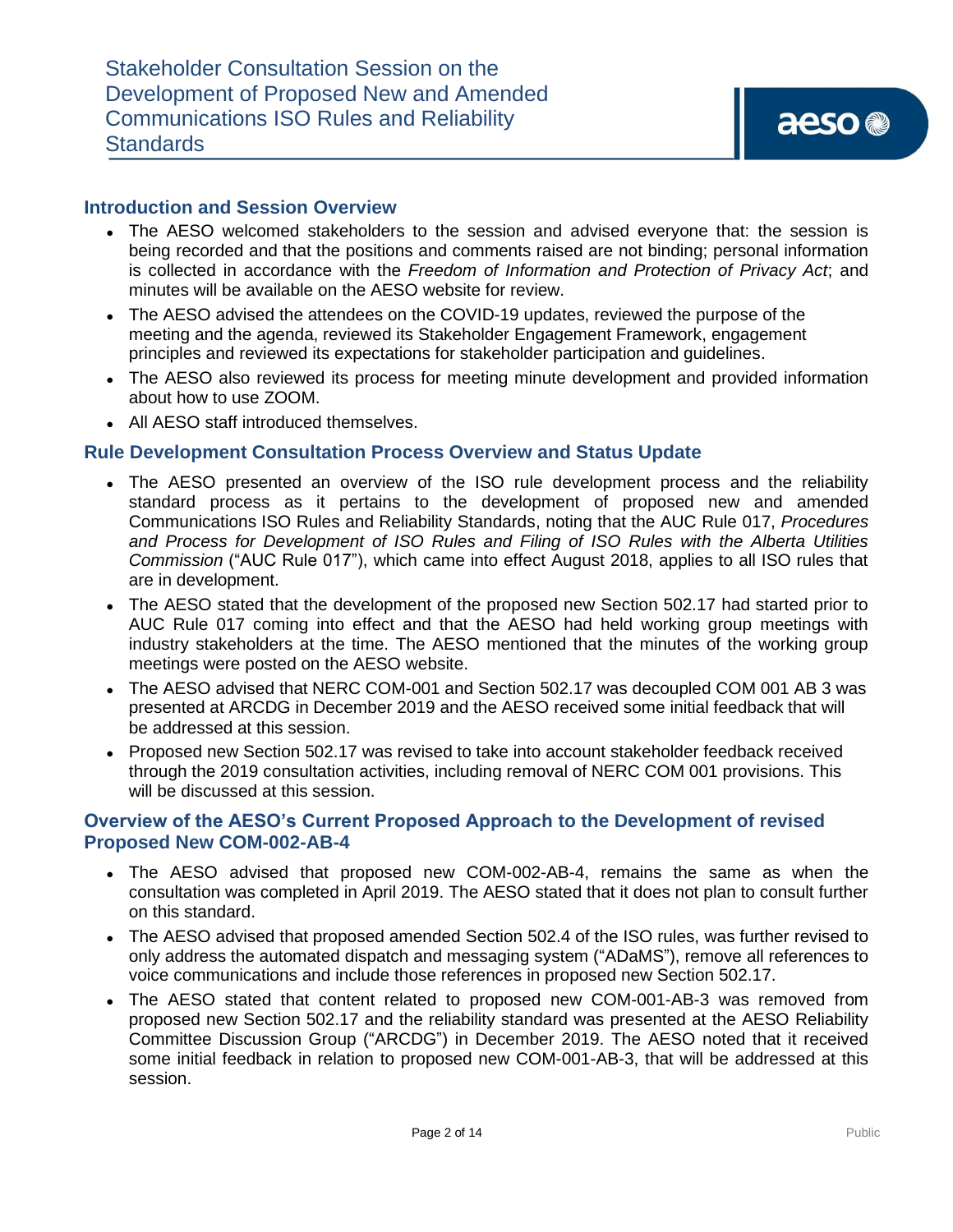- The AESO clarified that the proposed new Section 502.17 was revised to address stakeholder feedback and remove NERC COM-001-3, *Communications* ("NERC COM-001") provisions. This was discussed at this session and is further detailed below.
- ⚫ TransAlta inquired whether the timeline for consultation had been discussed.
- The AESO indicated that the timeline for consultation had not yet been established and that at the end of the session, the AESO would update stakeholders on next steps.

# **Update on the Proposed Amended Section 502.4**

- The AESO advised that further revisions had been made to the draft of the proposed amended Section 502.4 that was consulted on in March 2019.
- The AESO determined that in addition to the voice communication requirements being removed from Section 502.4, other provisions could be removed. Specifically:
	- o some provisions that had waivers or variance language could be removed as market participants can now request waivers or variances through the recently approved Section 103.14 of the ISO rules, *Waivers and Variances* ("Section 103.14").
	- o there were provisions under the New and Existing Systems subsection that granted the AESO authority that was never used and is no longer needed. As a result, the AESO was removed from the applicability section and the rule no longer applies to the AESO.
	- $\circ$  there were carryovers from the original Operating Policies and Procedures that were no longer needed.
	- $\circ$  some minor updates made to account for the fact that the capacity market is not moving forward.
- The AESO received no comments or questions from attendees regarding the proposed updated requirements of Section 502.4.

# **Proposed New COM-001-AB-3 And Stakeholder Feedback Review**

- ⚫ TransAlta asked a general question and sought clarification on the current status of the draft proposed new COM-001-AB-3, specifically with regards to the direction COM-001-AB-3 was taking and what plans the AESO had going forward. TransAlta further sought confirmation on whether the AESO planned on rejecting or adopting the newest NERC version of COM-001-AB-3.
- The AESO provided clarification on the background and historical development of proposed new COM-001-AB-3. The AESO explained that in 2018, when it began work on the communication reliability standards, the plan at that point was to reject COM-001, but after the 2019 stakeholder consultation activities, the AESO reviewed and reconsidered that decision. The AESO further explained that in the November 28, 2019 update on consultation letter, it had outlined the new approach moving forward. The AESO provided an overview of the proposed new COM-001-AB-3 requirements, highlighting the reasons for difference and Alberta variances that were taken from the NERC version and the rationale for making those changes.
- The AESO indicated that prior to any formal consultation, it would take the comments received from the ARCDG and this stakeholder session into consideration when it prepares the draft for formal stakeholder consultation.
- The AESO asked that if the draft issued for formal consultation does not adequately address any concerns raised following the session, attendees can provide their comments in writing along with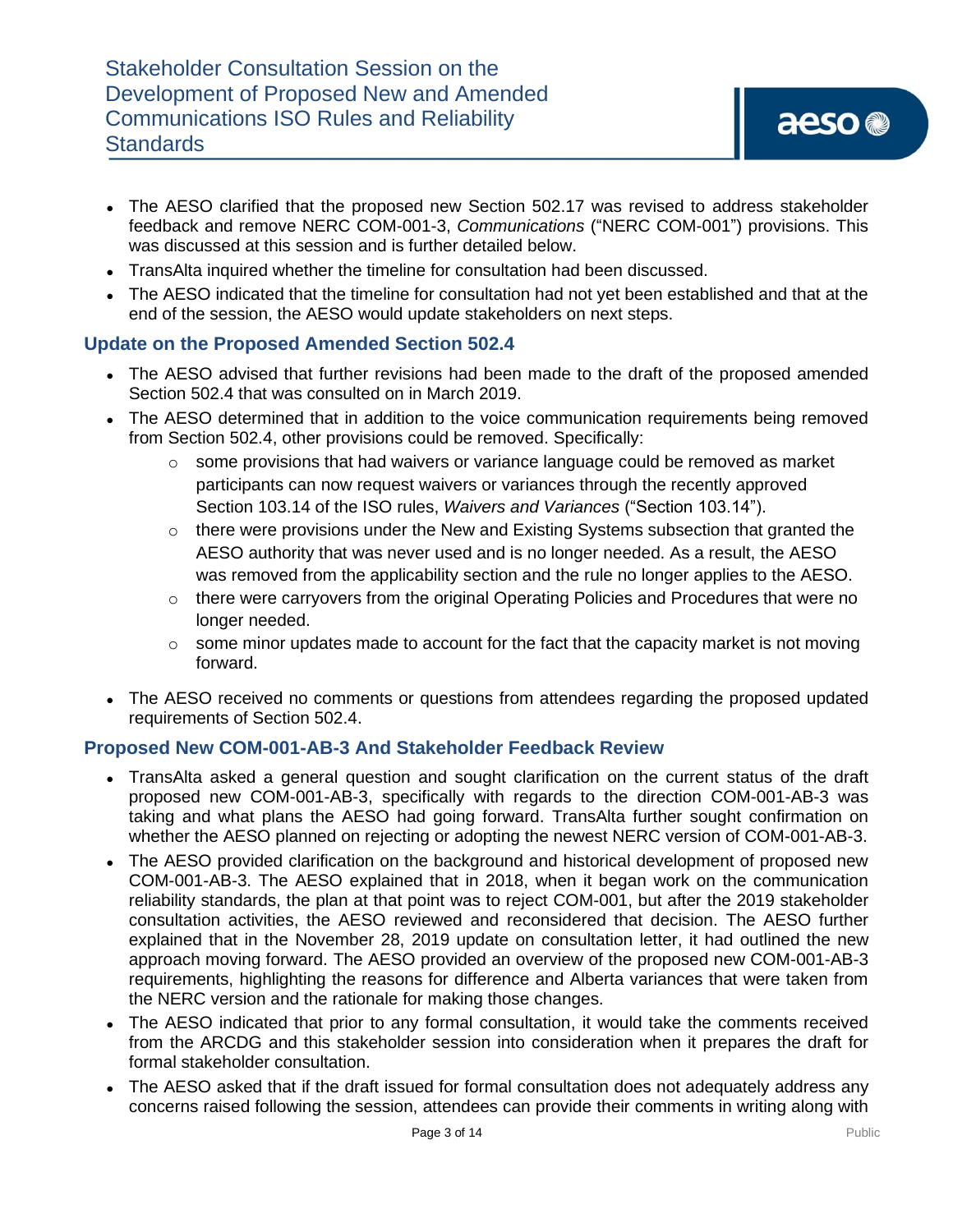supporting rationale during formal stakeholder consultation, and the AESO will provide a written reply.

- The AESO highlighted further revisions that were made to proposed new COM-001-AB-3 since the ARCDG meeting in December which are as follows:
	- $\circ$  the first revision was made to requirement R1 for the AESO to also have primary interpersonal communication capability with each adjacent interconnected transmission operator. This was missed in the previous proposed draft version of proposed new COM-001-AB-3;
	- $\circ$  the second revision was made to add the word "primary" and replace the word "alternative" with "back-up" to describe the type of interpersonal communication capability being referred to throughout proposed new COM-001-AB-3 in order to align with the terminology used in ISO rule sections 502.17.
	- o the third revision was made to delete the provision in requirements R2, R4 and R9 for back-up interpersonal communication capability to "not use the same infrastructure as interpersonal communication for day-to-day operation". This provision was removed as the type of back-up communication infrastructure required is sufficiently covered in the proposed new Section 502.17.
- AltaLink requested that the AESO provide an explanation on what is changing from the existing COM-00-1, *Telecommunications* ("COM-001") reliability standard to the proposed new COM-001- AB-3.
- ⚫ The AESO explained that NERC COM-001 was revised to address voice communication capability requirements and NERC COM-002, *Communications and Coordination* ("COM-002") was revised to establish communication protocols.
- ⚫ The AESO stated that given the extensive revisions to COM-001, it is difficult to give a one-to one analysis from the existing version to the proposed new version.
- The AESO explained that interpersonal communication capability is now in COM-001, while the specifics of the types of communication systems reside in the proposed new Section 502.17. The AESO further explained that the current protocol is to align Alberta reliability standards with the NERC standards, where practical.

# **COM-001 Stakeholder Concern 1 – Definition and interpretation of "Interpersonal Communication"**

- ⚫ There were some concerns regarding the interpretation of "interpersonal communication".
- ⚫ Suncor requested clarification on whether two-way radio communication can be used to fulfill requirement R12, internal primary interpersonal communication system requirements. The AESO noted that, regarding field communications, two-way radio communication would be considered interpersonal communication.
- ⚫ ATCO Electric asked if the AESO was considering defining "interpersonal communication" or adding the word "voice" to give clarity to market participants that the expectation is that the primary and back-up communication systems refer to voice communication systems, as indicated in proposed new Section 502.17.
- Capital Power suggested that the lack of clarity as it relates to "interpersonal communication" comes from the fact that NERC defines it as: any medium that allows two or more individuals to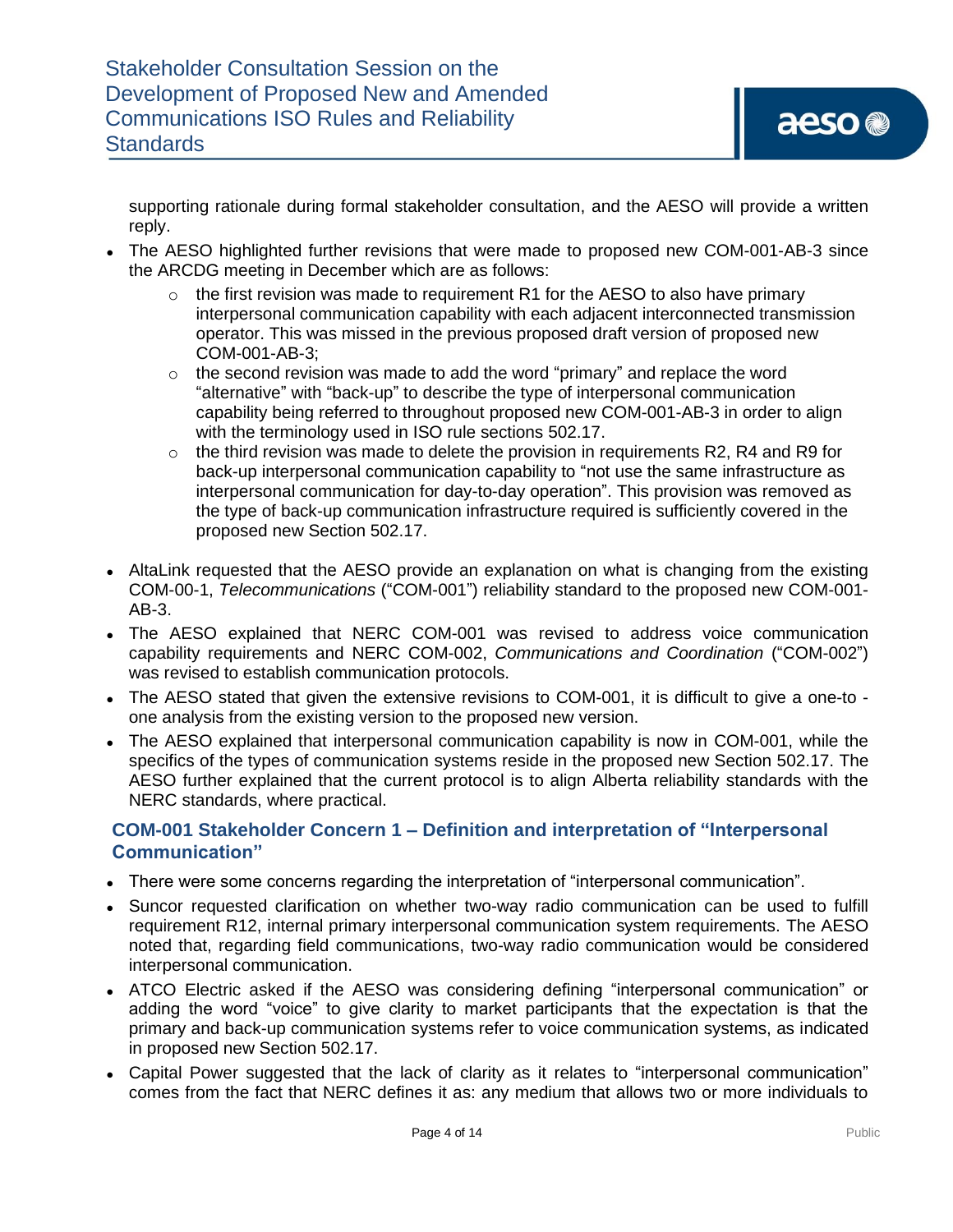interact, consult, or exchange information. Capital Power states that NERC's definition appears to differ from the AESO's definition that interpersonal communication is only voice. Capital Power echoed ATCO Electric's concern and asked whether the AESO will add a definition to the Alberta glossary to avoid confusion with the NERC Glossary definition of interpersonal communication.

- ⚫ The AESO explained that "interpersonal communication" is not currently defined. The AESO stated that proposed new COM-001-AB-3 and proposed new Section 502.17 should be read together. The AESO stated that it believes the proposed new COM-001-AB-3 when read in the context of proposed new Section 502.17 is clear that the term "interpersonal communications" refers to voice.
- ⚫ ATCO Electric asked whether the AESO would consider replacing "interpersonal" with "voice" to align with the terminology in proposed new Section 502.17.
- The AESO noted that discussions were had internally during rule development regarding replacing "interpersonal" with "voice" to align with proposed new Section 502.17. The AESO determined that it would leave the current language as is, in order to align with NERC. The AESO noted that, in its view, the relationship between the rule and the standards are clear as it pertains to voice communication. Nevertheless, the AESO stated that it will give this issue some further consideration.
- ENMAX Energy agreed with the other attendees and stated that it would be helpful to clarify voice as "interpersonal communication", even if it is through an information document.
- ATCO Electric also agreed that it may be beneficial to have a definition for the AESO, especially when it differs from NERC's.
- The AESO indicated that NERC appears to be using general terms and has left it open for entities to use different types of communication mediums. The AESO stated that it will take the comments received into consideration.

# **COM-001 Stakeholder Concern 2 – Review of Requirement R3 of Proposed New COM-001-AB-3**

- Suncor requested that the AESO review requirement R3 of proposed new COM-001-AB-3 which states that "…each operator of a transmission facility must have primary interpersonal communication capability with (d) each operator of an aggregated generating facility within its area…".
- Suncor sought clarification on if and how an operator of a transmission facility should comply with requirement R3(d) in a situation where the operator of a transmission facility is also registered as an operator of an aggregated generating facility and those facilities are operated from different rooms in the same building.
- Suncor inquired whether there was a need to have a phone in the transmission control room and another phone in the generating control room. Suncor explained that as an operator of a transmission facility, it has an obligation to the AESO and; therefore, must have a phone with the AESO but needed confirmation on whether it is necessary to have a designated phone in their internal control room. Suncor requested confirmation on whether this requirement will entail having two different phones, one to the AESO, and the other one to the internal generating control room.
- The AESO stated that its initial thoughts were that phone requirements would apply to both control rooms. The AESO suggested that specific questions such as these could be forwarded to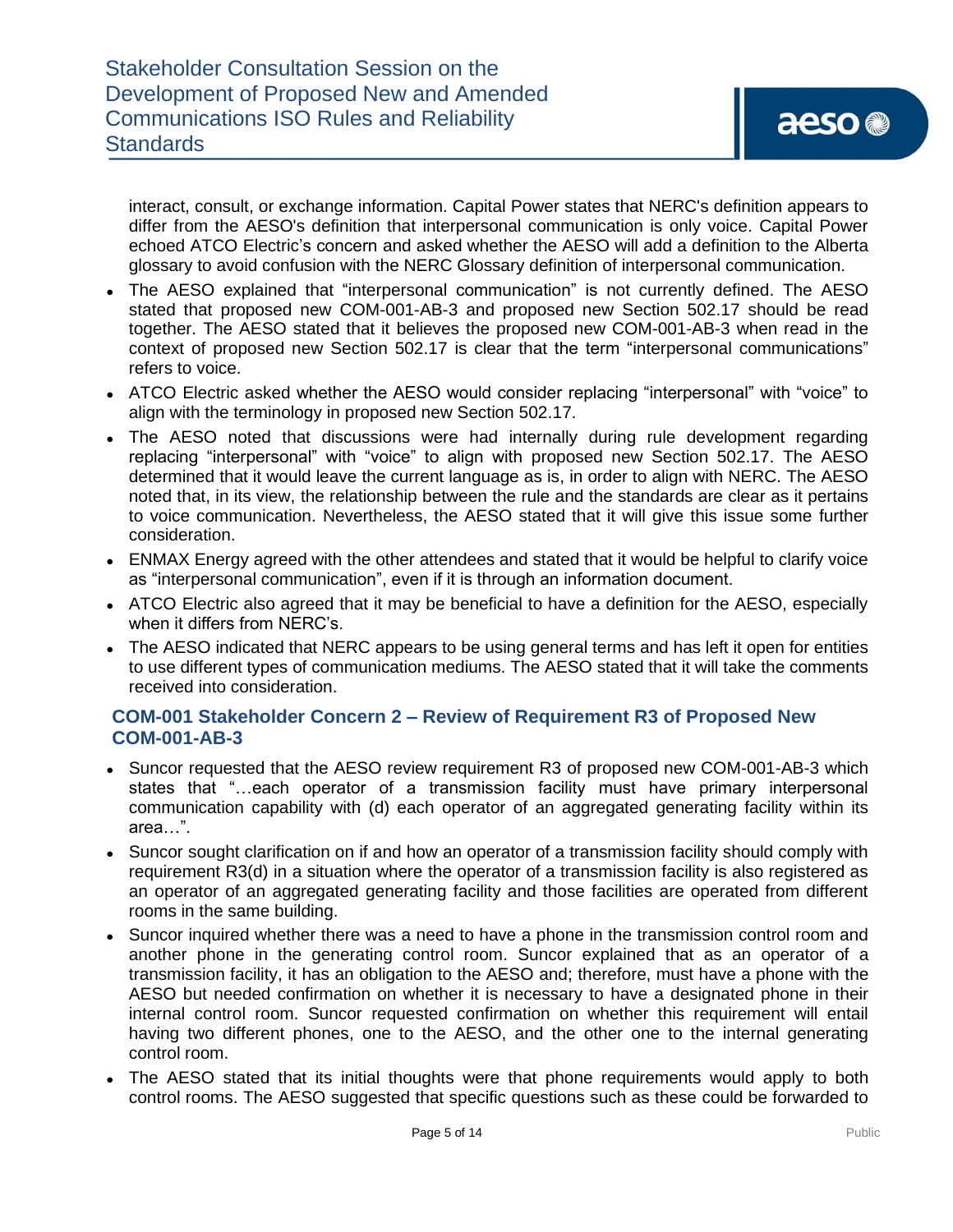the AESO in writing. The AESO reiterated that based on the rule, primary phone operators from the AESO or other interconnecting owner of a transmission facility ("TFO") would certainly need to communicate with the Suncor TFO, and the AESO would still require communication with Suncor owner of a generating facility ("GFO") and if those are different rooms, then a phone in each room would be required.

• The AESO stated that it does not believe that the primary phones between the TFO and the AESO and between the GFO and the AESO are required to be a different phone, so long as the requirements stipulated in proposed new Section 502.17 are complied with.

# **COM-001 Stakeholder Concern 3 – Clarity on Requirement R9 of Proposed New COM-001-AB-3**

- ATCO Electric requested clarity on requirement R9 regarding testing of its back-up interpersonal communication capability. Specifically, ATCO Electric asked in the event the primary fails, what type of evidence would be needed to show that the back-up system is functional. ATCO Electric further inquired whether evidence such as operator logs or voice recordings would suffice.
- The AESO responded that ATCO Electric's suggested pieces of evidence sounded reasonable and clarified that requirement R9 deals with the testing of the back-up communications. The AESO explained that, with respect to requirement R9, the primary is still functional at this point and the back-up has failed and thus one has to initiate an action and show what will be used as an alternative until the back-up is repaired.
- ENMAX Power requested that the AESO provide clarity in an information document regarding the back-up interpersonal communication system testing in requirement R9. Specifically, it asked whether an echo or a delay of a satellite phone during back-up interpersonal communication system testing constitutes a failed test in situations where the operator of a transmission facility uses a satellite phone service as a back-up interpersonal communication system. ENMAX Power suggested that a cell phone may be used as a temporary back-up.
- ⚫ The AESO responded that, in terms of designating a back-up, a cell phone would be appropriate. The AESO further clarified that the use of utility orderwire and satellite phone will depend on the size of the generator, and possibly different satellite phone systems may work better in different regions. The AESO also suggested that Section 103.14 could be used in instances where no reasonable solution was possible.
- The AESO confirmed that satellite phones have operational limitations which is part of the challenge that is being faced today. One specific challenge is, what would happen if there is a restoration event or phones become unavailable. The AESO maintained that there is a need to be able to rely on not just a cell phone but to contend with satellite phones despite all the poorquality issues, rather than be solely dependent on cell phones. The AESO explained that defining a cell phone as a back-up, could work for day to day operations, but in a situation where the cellphone is unavailable, there may be a need to have satellite phones.
- The AESO advised that it would investigate satellite performance in terms of the operational limitations and are open to further discussions on this issue.
- ATCO Electric asked whether the AESO intends to clarify the use of cell phones in an identification document and inquired on how auditing will be conducted, specifically, what type of evidence would be required by the compliance team to ensure that market participants are compliant.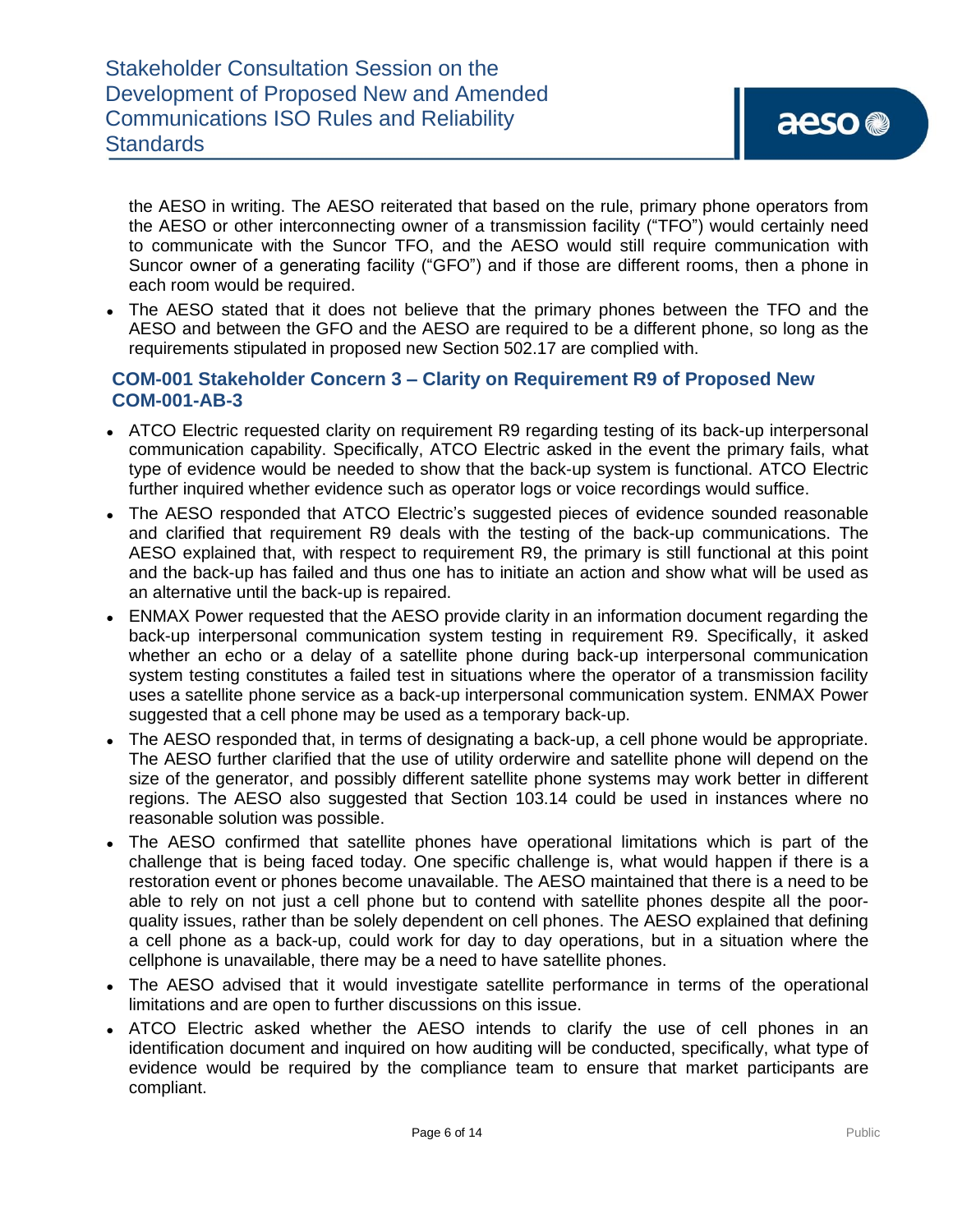- The City of Lethbridge suggested that the satellite phone performance issue may just be an installation issue and could be due to the proximity to the antennae.
- The AESO agreed that what the City of Lethbridge suggested could be a possibility and explained that at the AESO, there are signal boosters that are required for the system control center. The AESO further stated that different systems have different coverage ranges, for instance, increased proximity to the mountains results in poorer quality. Nevertheless, the AESO clarified that there may be a number of technical improvements that could be made to the existing systems.
- Suncor asked if the AESO could provide an information document in a timely manner so that market participants have time to switch the satellite phones service provider before the rule becomes effective.
- ⚫ The AESO stated that the two satellite providers currently being used will remain the same.
- The City of Lethbridge requested clarity around the type of evidence required for voice recording, specifically regarding how many years of this information would be required during an audit.
- The AESO noted that according to the compliance protocol, recordings are being kept for at least a three-year cycle. However, from a business perspective, the current practice at the AESO is that they are held for as long as necessary since voice recordings are monitored for market purposes and other applications.

# **COM-001 Stakeholder Concern 4 – Clarity on Requirement R12 of Proposed New COM-001-AB-3**

- Suncor requested that the AESO clarify requirement R12 as it pertains to two-way voice communication. Suncor specifically asked whether using a radio to communicate with field personnel would meet the requirement of internal primary interpersonal communication.
- ATCO Electric further stated that clarity was needed in respect of requirement R12 regarding the type of evidence that would be required. ATCO Electric stated that recording would be impossible from a radio and asked if a diagram showing the communication between the control room and the field, operator logs or even including it in their operating procedure would suffice.
- The AESO agreed with ATCO Electric and stated that it has similar types of diagrams for various requirements and would also recommend mentioning the field communications system in their operating procedure.
- The AESO agreed that proposed new Section 502.17 has requirements that include call forwarding and connecting to a telephone system, which may not be possible with a mobile radio system. The AESO stated that it intends to revisit the language to ensure that it is clear.
- ATCO Electric sought clarification on whether the internal primary interpersonal communication system between control centres and between the control centre and field personnel can be different systems.
- The AESO confirmed that market participants can use a different internal primary communication system between control centers and field personnel.

# **Proposed New Section 502.17 and Stakeholder Feedback Review**

• The AESO provided an overview and background regarding the proposed new 502.17 and what had transpired since the July 2019 stakeholder session.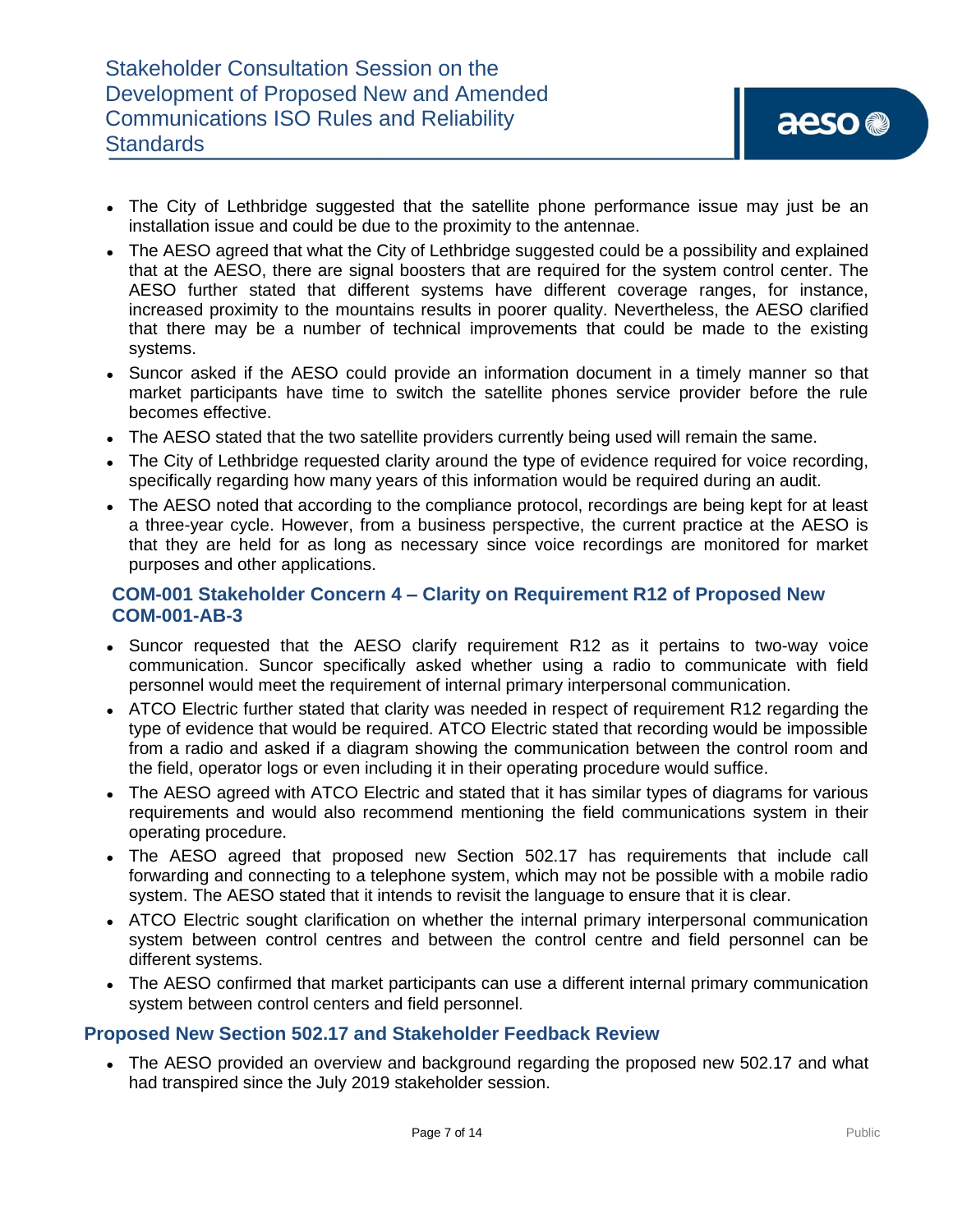- The AESO provided a summary of the feedback it received and stated that it considered the following stakeholder concerns and comments:
	- o Concerns about utility orderwire
		- as selected medium versus alternatives (benefits/consultation)
		- 300 MW threshold for generation
		- comparison to other jurisdictions
		- cost (implementation/operational)
		- **·** implementation timeline
	- o Preference for balanced architecture for utility orderwire
	- o Concerns on availability targets and external dependencies
	- o Concerns on extended power duration and scope clarity
	- o Concerns regarding lack of clarity on roles and responsibilities
- The AESO also stated that since stakeholder feedback was received, it has revised its approach to availability. The AESO explained that the availability threshold has now been revised to the target of 98% and only applies to utility orderwire, which is the required system for the most critical facilities from a restoration perspective.

#### **Proposed Definitions Review**

- The AESO reviewed its proposed new definition of utility orderwire service, which means "an electric utility controlled and operated private voice communication system that leverages the utility telecommunication network infrastructure and passive telecommunication infrastructure where continued operation during extended power outage can be assured and restoration activities are controlled by utility market participants".
- The AESO stated that it is also proposing to adopt the "radial circuit" definition for use in the ISO rules.
- Suncor asked if the radial circuit term has the same meaning as stated in the current information document that is posted on the AESO website.
- The AESO noted that the radial circuit definition being proposed is the same one that is being proposed for use in the reliability standards and that the definition is currently before the Commission for approval.

#### **Proposed System Project**

- ENMAX Energy requested more information regarding the proposed system project as noted on the last slide of the presentation. Specifically, what the scope of the project would be.
- The AESO introduced the proposed system project, noting that it is being considered to implement the utility orderwire system for existing facilities. The AESO, however stated that it is considering several options and will update stakeholders as details relating to the project scope are finalized.
- The AESO noted that changes to the SCADA rule are also being contemplated as part of the system project and both changes aim to address operational risk.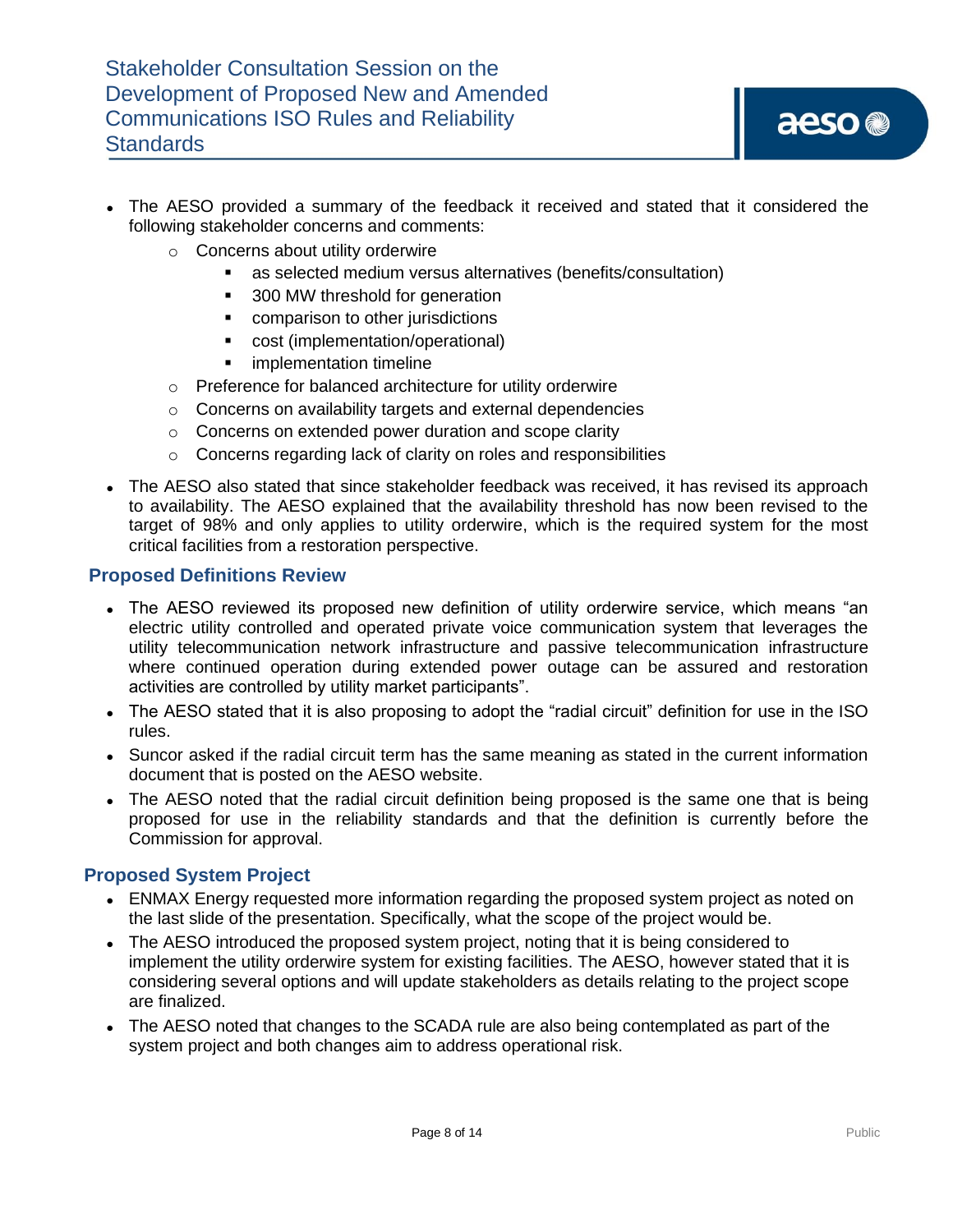### **Section 502.17 Stakeholder Concern 5 – Utility Orderwire Cost Considerations**

- ⚫ Suncor asked whether the AESO considered the Industrial Systems Designation market participants as part of the scope for the utility orderwire upgrade. Suncor wondered whether there was any other equipment apart from the existing fibre communication that may be required, and whether those costs were considered. Suncor commented that it is not a regulated asset and cannot recover its cost through the ISO tariff.
- The AESO explained that any generator that has maximum authorized real power that meets the criteria, will fall under the requirements of the rule. The AESO noted that the scope of Section 502.17 applicability is limited to non-radial TFOs and generators over 300 MW. The AESO explained that for the cost estimate, there had been an attempt to incorporate expected costs of the TFO based on understood infrastructure. The AESO agreed that additional work needs to be done to refine costs closer to implementation.

### **Section 502.17 Stakeholder Concern 6 – Utility Orderwire Implementation Timeline**

- The AESO explained that it has reviewed its plans regarding implementation timeline for utility orderwire and noted that it is still targeting around two years. The AESO updated stakeholders on how the AESO is handling the implementation timeline, stating that the current plan is to use Section 103.14 to provide additional time, if required by market participants, rather than hard coding it into the rule. The AESO assured attendees that this will provide some flexibility regarding implementation.
- The AESO explained that it had considered the different architecture and prefers the TFO hub option with Altalink and ATCO as primary hubs that will support the other TFOs and GFOs in establishing connections and supporting their phone connections.

#### **Section 502.17 Stakeholder Concern 7 – Utility Orderwire in Other Jurisdictions**

- ⚫ The City of Lethbridge questioned if in addition to Europe and California that use utility orderwire rather than satellite phones, whether any discovery was done with any Canadian entities as it pertains to following a similar approach.
- The AESO provided clarification regarding the suggestion that Europe and California use utility order wire is not entirely accurate. The AESO advised that those are just two examples where it uses commercial phones or enhanced commercial phone networks for the purposes of the power system operation.
- The AESO stated that it researched other Canadian jurisdictions such as BC Hydro or the Ontario Independent Electricity System Operator ("IESO") to determine their approach and found that Ontario allows satellite phones to be used as a back-up phone. The AESO further noted that Ontario's Hydro One network can be leveraged for SCADA back-up and the cost difference for voice when using the same telecom infrastructure is minimal. The AESO explained that Alberta is somewhat unique when compared to others as detailed in the presentation slide #63. As an example, the AESO stated that Ontario has 9 or 10 interconnections to the United States, Quebec, and Manitoba that may support restoration efforts in the event of a blackout event.

# **Section 502.17 Stakeholder Concern 8 – Use of Satellite Phones**

• The City of Lethbridge asked if it was possible to continue using the current satellite phones until they are fully depreciated, especially since they are still working adequately.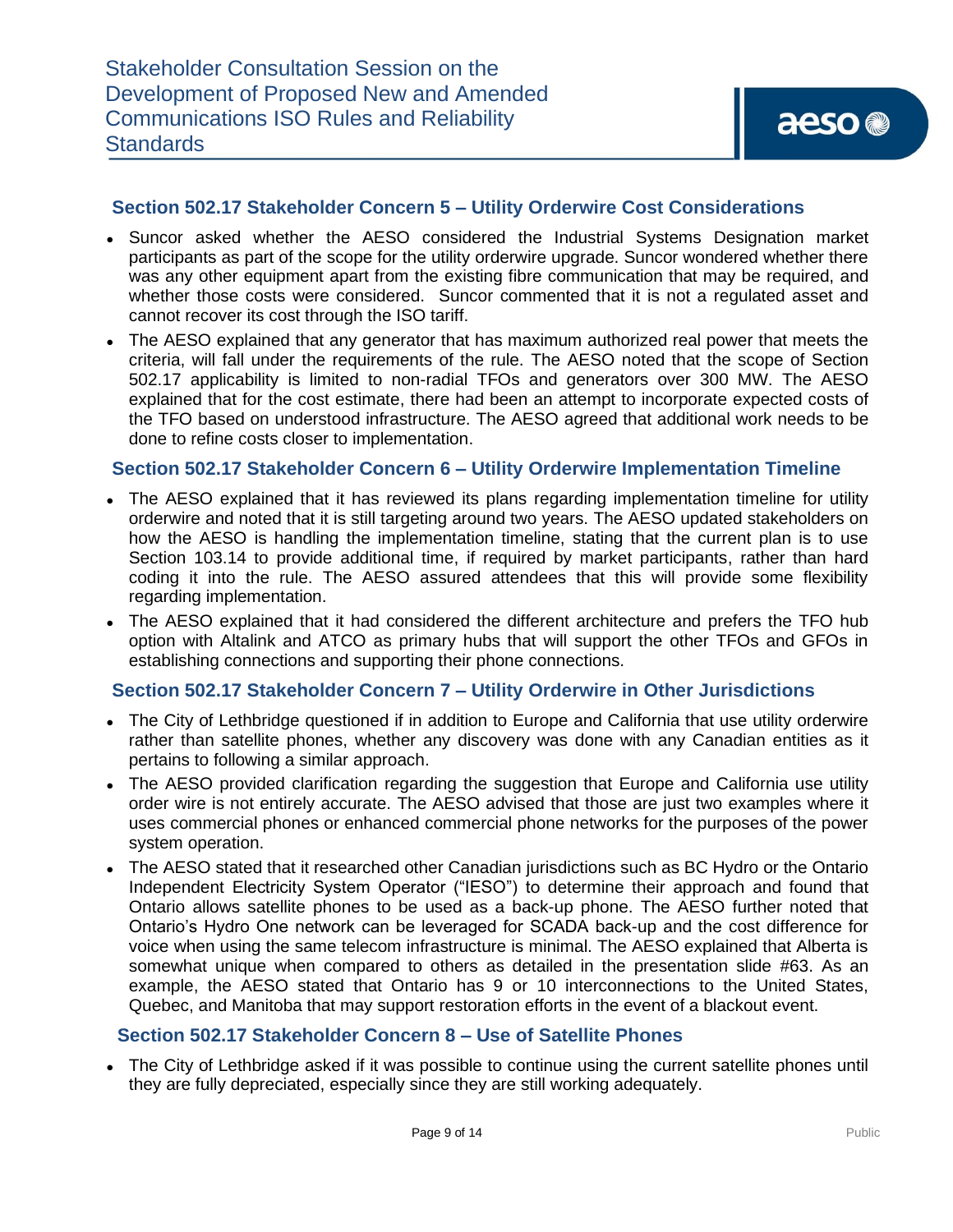- The AESO indicated that certain market participants are no longer allowed the use of satellite phones within the proposed new Section 502.17 and will not be allowed to continue its usage as their designated back-up.
- The AESO explained that the market participants it understands to require utility orderwire are listed in the proposed architecture design slides. The use of TFO and GFO is intended to be the operators of those facilities in alignment with the applicability section of the proposed new Section 502.17.

# **Section 502.17 Stakeholder Concern 9 - Cost to Comply**

- Capital Power asked the AESO for further clarification regarding cost that will be borne by nonregulated entities. Capital Power questioned whether the AESO has conducted analysis in respect of cost consideration, including determining potential liability issues, performance testing, and commercial arrangements that have existed between the GFOs and the upstream TFOs.
- ⚫ The AESO agreed that in considering operating costs, agreements are required between the parties. The AESO stated that these services are currently being carried out between the parties.
- ⚫ Capital Power stated that as it relates to choosing a specific architecture, the AESO should conduct a full cost/benefit analysis of this approach. Capital Power explained that commercial arrangements between the parties increases the commercial cost the parties would incur.
- ⚫ The AESO responded that Capital Power's made a fair comment.
- ⚫ The AESO stated that it has determined that utility orderwire for our most critical assets are key to ensuring that we have an effective back-up communication system. The AESO advised that the odds of a blackout event are very slim, but the economic impacts, should it occur, are hard to quantify. The AESO explained that the Fort McMurray fires are a good example, where there was a loss of an estimated \$70 million a day. In addition, based on some of the research the AESO found, the floods that shutdown downtown Calgary had a significant impact on the GDP of Canada and Alberta by approximately between \$1.7 to \$3.4 billion".
- The AESO further stated that the US Northeast blackout was on a much larger scale and had an economic impact in multibillion dollars.
- The AESO reinforced the need for a utility orderwire and reiterated that the cost of implementing this system from a capital perspective is necessary as it ensures that the province has the restoration capabilities it needs. The AESO concluded that it is of the opinion that the costs of this project are justified.
- ⚫ Capital Power agreed with the AESO's perspective that there is a system benefit to be derived. However, Capital Power asked if there is any consideration being made for cost recovery for nonregulated entities who bear the cost, especially since there is some inequity between those critical generators and other generators. Capital Power argued that there is a strong case to be made in respect of cost recovery and advised that the AESO re-evaluate the issue of cost recovery as there is significant cost to be borne by generators to meet the rule requirements.
- ⚫ The AESO indicated that it was exploring several options and is currently not certain of how costs for generators like Capital Power, who, because of their size, play a larger role in the overall system reliability, will be treated. The AESO stated that cost was certainly taken into consideration when these requirements were included in the proposed new Section 502.17. The AESO also pointed out that it would look at approving waiver and variance requests in specific cases, if the cost significantly outweighs the benefit.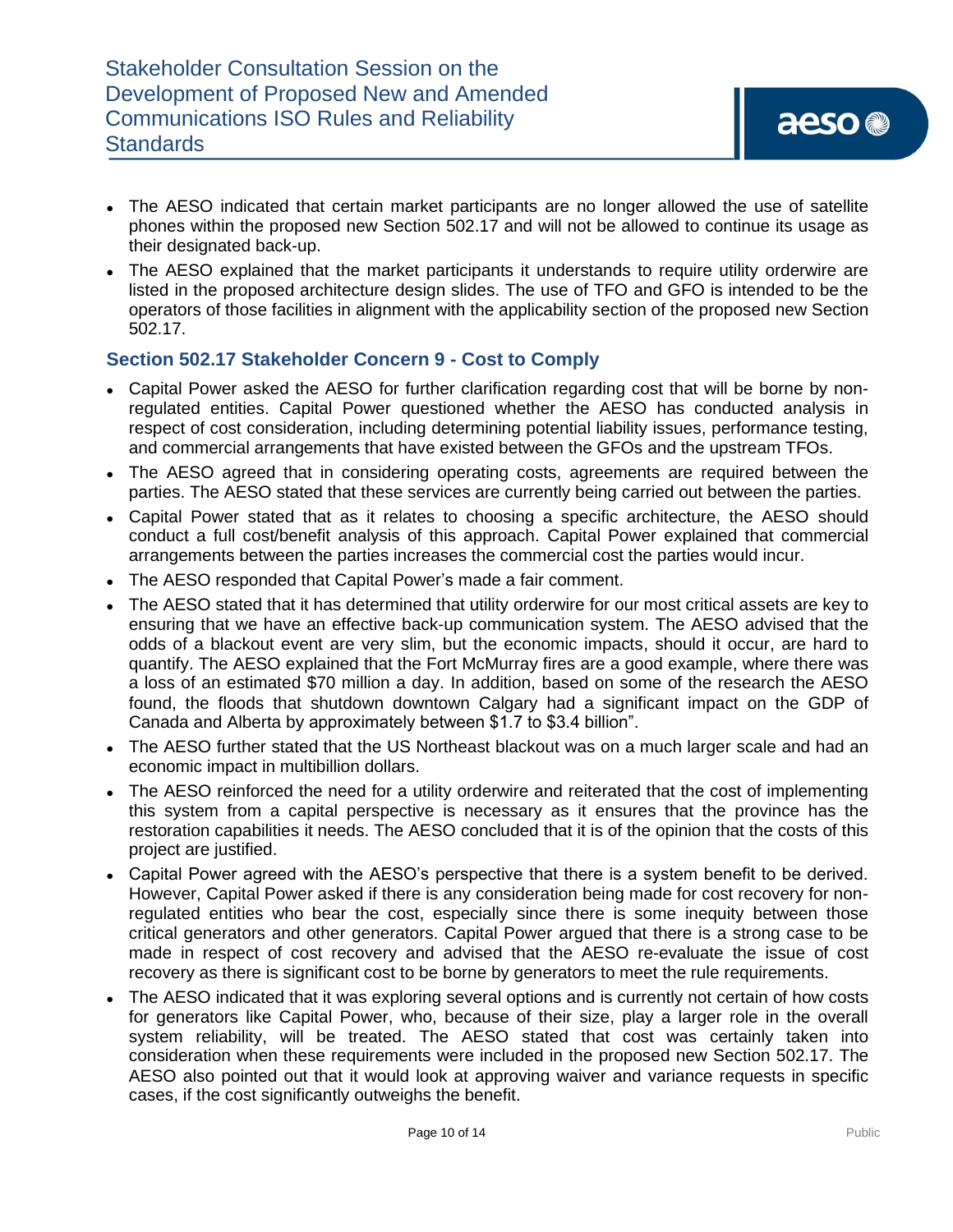- Capital Power asked whether the AESO's plan to explore the costs and potential for cost recovery will be conducted before the rule is filed with the AUC and if it will be consulted on.
- The AESO indicated that a decision will be made about the AESO's approach and the scope prior to filing proposed new Section 502.17 with the AUC. With regards to consultation, the AESO noted that it is yet to determine how consultation would occur. The AESO stated that if it does proceed by way of a system project, it could involve notification to impacted parties. The AESO also committed to ensuring that stakeholders are kept in the loop regarding any decisions being made.
- ⚫ Altalink sought further clarifications on funding mechanism for operators of generating units, the initial uplift and expectation for coordination. Specifically, Altalink asked whether there is an expectation for Altalink to coordinate the implementation project across all market participants who connect to their system.
- The AESO noted that the mode of implementation is currently being considered. The AESO acknowledged that Altalink and ATCO Electric are central hubs, with the requisite systems and infrastructure and will play a larger role as it pertains to implementation and coordination with other market participants. The AESO assured Altalink and ATCO Electric that it is willing to support those efforts and help the coordination with the other market participants.
- ENMAX Power requested more details in respect of the AESO's consideration for choosing a utility orderwire system. ENMAX Power asked if the AESO had conducted a comparison between utility orderwire service and other voice communication system technologies, other than satellite phone, and if so, why the AESO chose a utility orderwire system.
- ⚫ The AESO explained that in addition to satellite, it considered mobile radio, an enhanced commercial system, and a modified satellite solution. The AESO stated that it had not found a better system that would meet its requirements in terms of having an effective and reliable backup. The AESO explained its rationale for selecting utility orderwire as the preferred alternative, and the alternative for the most critical assets on the transmission system.
- ⚫ The AESO explained that commercial networks have a pitfall that they are dependent on the AESO to supply their sites. The AESO acknowledges that there is back-up power capability in some locations but the AESO does not have a full visibility of that infrastructure. The AESO explained that if the back-up uses the same system as the primary for the critical restoration assets, restoration could be a huge challenge.
- The AESO further explained that, for commercial systems, if there is a major event, the challenge is that there is no visibility or control of the infrastructure status or restoration efforts.
- The AESO maintained that with the utility orderwire system, the AESO and TFOs can prioritize resources and direct utility telecom technicians as needed to maintain or repair the system.
- The AESO stated that in rural areas, commercial networks are less likely to have the necessary battery back-up systems that may be needed during an extended restoration event and would not be focusing their resources on these areas with small customer bases.
- The City of Lethbridge requested clarity regarding smaller entities and stated that it had assumed that it would only require duplicate back-up infrastructure with its connected transmitter. The City of Lethbridge explained that it can maintain their current satellite phones with the AESO especially since it will be the entity that the system controller or operator will be communicating with during system emergency events.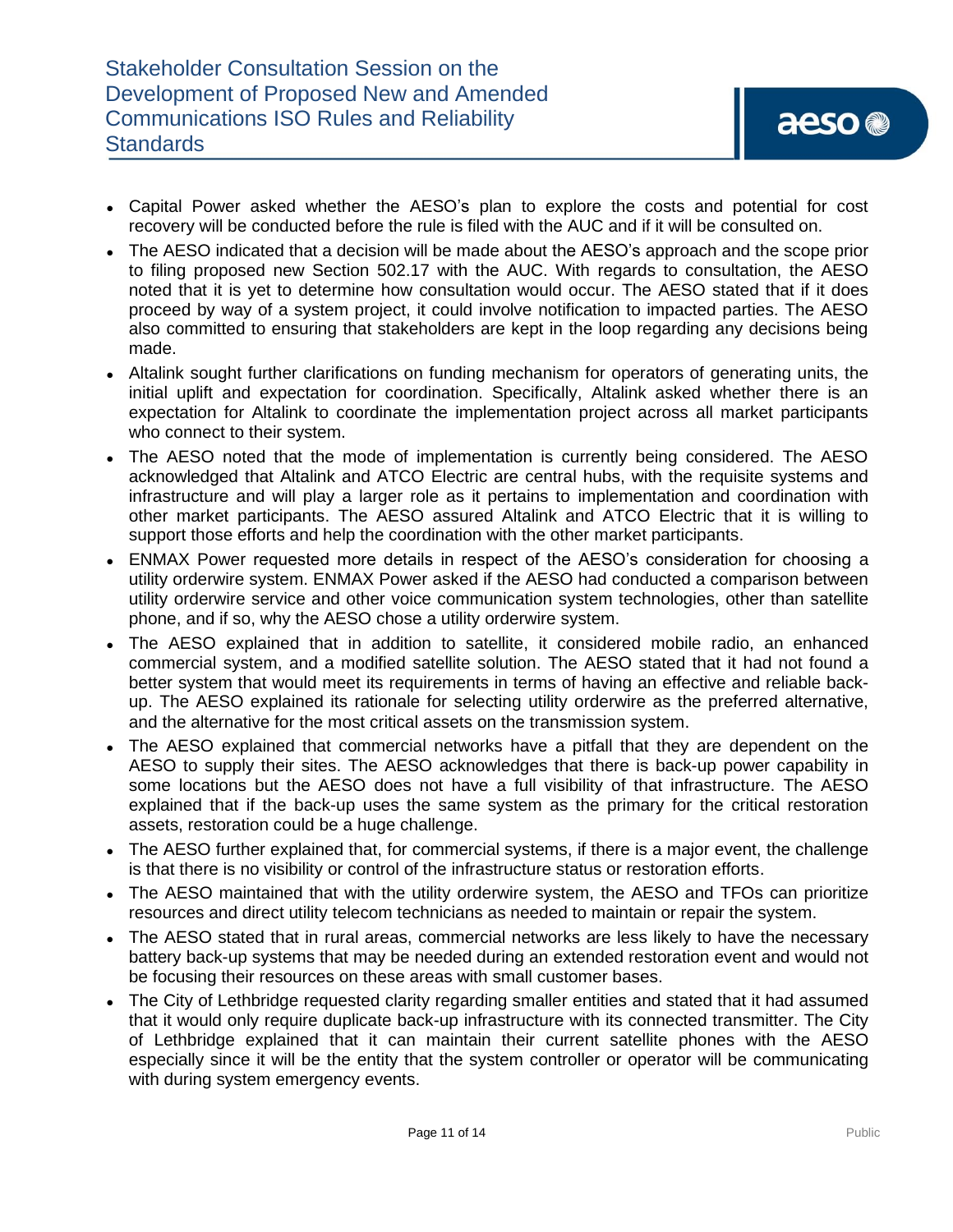• The AESO responded that it had considered smaller transmission facilities that have limited interconnection points. The AESO explained that the City of Lethbridge represents a decent size load in the south, which from a restoration perspective is important. The AESO noted that if there was a restoration event, the AESO may be controlling some islands, however the TFOs like ATCO and AltaLink will also be controlling individual islands. The AESO reiterated the importance of the City of Lethbridge having effective back-up voice communications.

### **Section 502.17 Stakeholder Concern 10 – Roles and Responsibilities**

- ATCO Electric stated that it expected the AESO to take a lead role in getting other market participants to ensure access to the ATCO Electric and AltaLink system. ATCO Electric suggested that in the event a market participant chooses not to comply, it should be up to the AESO to follow-up and not the responsibility of ATCO Electric or AltaLink.
- ⚫ The AESO stated that once the rule comes into effect, it will be the responsibility of each of the market participants to comply with the rules. The AESO explained that in the case of a breach, it will be a compliance issue and may necessitate a self-report.
- Suncor requested clarity on the primary voice communication requirements outlined in subsection 2 of proposed new Section 502.17, specifically if all associated voice communication system equipment had to be located in its control centre and control room.
- The AESO clarified subsection 2 of the proposed new Section 502.17 and stated that the phone needs to be in the room where the controller/operator can access it but additional equipment that is used to enable and ensure phone functionality can be located elsewhere in the same facility.
- ⚫ Capital Power sought clarification regarding roles and responsibilities between GFOs and TFOs. Capital Power noted that there is more of a role for the AESO to play, specifically in scoping the relationship, ensuring there is appropriate interoperability between systems and ensuring efficiency in the commercial management of those relationships.
- The AESO asked if attendees had given some thought as to what they would want from the AESO regarding the roles and responsibilities of the AESO in this project.
- ⚫ Capital Power reiterated that there is a need to define the expectations around performance, testing, timelines, liability between the parties, and enforcement. Capital Power stated that a lot of the details of that relationship are not fully sorted out in the requirements of the proposed new Section 502.17.
- ATCO Electric had some concerns regarding leaving it up to the GFOs and TFOs, specifically with regards to issues relating to timelines, expectations for installations and testing. ATCO Electric requested the need for the AESO to play a larger role in ensuring that market participants comply with the requirements.
- The AESO sought attendees' opinions regarding their expectations, specifically with regards to rule requirements, or some other process that would assist in determining roles and responsibilities between market participants.
- ⚫ ATCO Electric stated that it does not believe more rule requirements are needed; however, what is needed is for the AESO to ensure that market participants are doing what they are ought to do and are adhering to the timelines, especially since they have two years to become compliant. ATCO Electric stated that it is imperative that the AESO is looking at how the project is being managed and ensuring that things are progressing appropriately.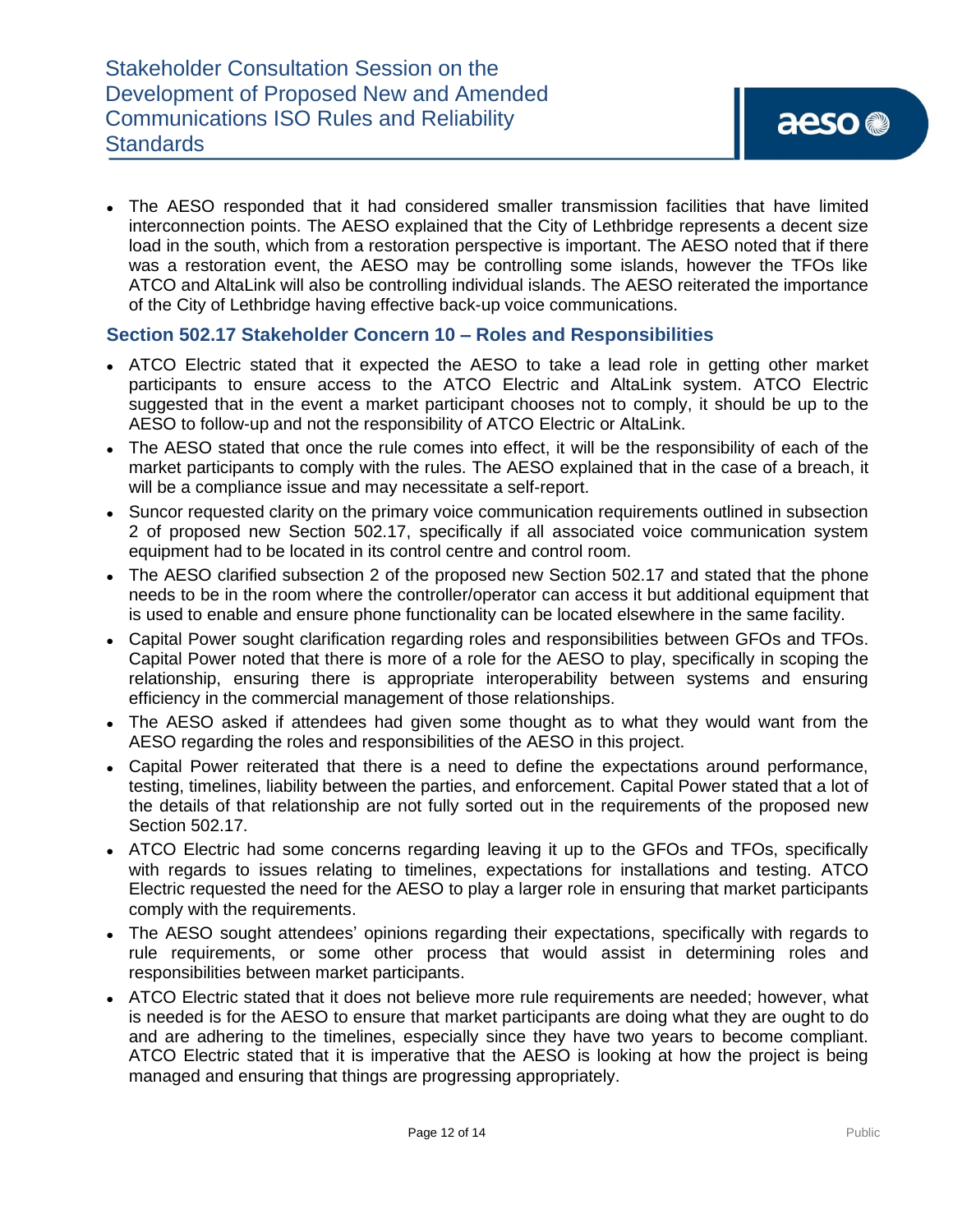- The AESO responded that it is exploring options on how to implement changes going forward and would like to see this rule implemented in an effective way. The AESO assured attendees that it will be available to provide support when needed.
- ATCO Electric stated that there has to be planned check-in points throughout the project to ensure that everybody is on track. ATCO Electric agreed with the comments regarding the interaction between TFOs and GFOs and the role that the AESO would have to play. ATCO Electric suggested that joint use agreements detailing performance requirements, testing, liability may have to be executed between the parties.
- The AESO suggested that market participants may use joint-use agreements or service agreements, and for new participants possibly interconnection agreements could be used. The AESO stated that it believes a large concern on ATCO Electric's and Altalink's part is the issue of troubleshooting. The AESO acknowledged that the ATCO Electric and AltaLink have been working on improving those processes. The AESO advised that it is not sure there is additional language it could include in the rule that would clarify this issue but will endeavor to support the different interactions between market participants to get to a resolution.
- ⚫ The AESO stated that the issue of roles and responsibilities would need to be addressed further.

### **Stakeholder Concern 12- Compliance involvement in rule development**

• TransAlta suggested that the AESO should involve AESO's compliance monitoring group for input as it relates to compliance.

#### **Additional Clarifications**

- ATCO Electric requested clarity on whether it is the AESO's expectation that the proposed utility orderwire system will be based on Voice Over IP ("VOIP") technology.
- The AESO responded that it reviewed VOIP technology and interoperability in a previous stakeholder session.
- The AESO explained to attendees that it can help facilitate some of those discussions where needed to bring in legacy systems. The AESO explained that there are converter boxes that will convert the analog phone to a digital one which can be interfaced with the existing system or the VOIP systems that will be operated within the AltaLink and ATCO Electric hubs.
- The AESO stated that it is looking forward to further engagement and making this implementation effective, noting that once the rule is effective, the transmission system would be in a much better place in the event of a restoration, or even in normal operations.
- The AESO explained that the 9-month implementation timeline is calculated after the rule and standard come into effect. The AESO added that the utility orderwire requirement of proposed new Section 502.17 will have a later effective date. The AESO reiterated that if compliance timeline is a problem, there is always an alternative via the waivers and variance rule Section 103.14 for a waiver or variance request to be made.
- The City of Lethbridge commented that for redundancy purposes, satellite phones guarantee separation of mediums for back-up communications and asked whether the optical fibre that order wire uses such as Optical Ground Wire or All-Dielectric Self-Supporting (OPGW or ADSS) have the potential to share a common medium (Sheath) especially for remote facilities such as Northern Ontario, where alternate mediums are not available and satellite phones have been sufficient.